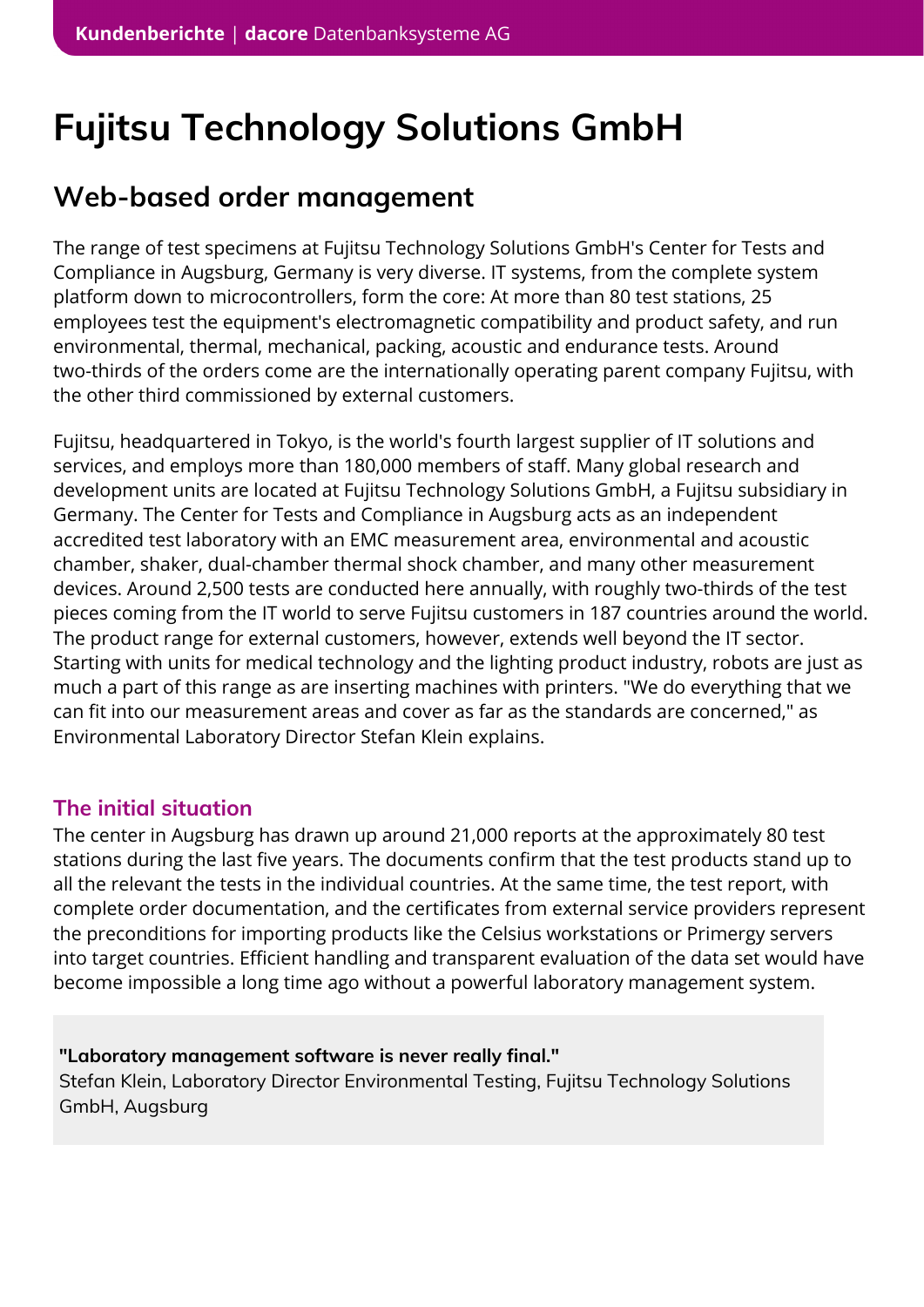The Center for Tests and Compliance has been working with software from dacore Datenbanksysteme AG since 2001. Today there are around 65 workstations with modules such as customer management, offer creation, costing, test plan preparation, measurement station and calibration management, quality management, management and storage of standards and everything up to complete invoicing. The system communicates with the operating system that is installed on each computer. From the start, a convincing argument for the complex software was the fact that it was developed individually for the Augsburg test center's special interests consequently, the customer pays for the specific development work, and there are no licensing fees. The dacore experts have been on hand to support and advise users through all stages, from the original performance specification throughout the entire project up to today, as well as for the system's maintenance and ongoing further development and refinement.

#### **The web tool**

The focus of the Augsburg laboratory was on establishing a convenient interface between customers and the test laboratory and the structured acquisition of orders and all necessary data and their distribution to the associated test laboratories when they decided on the development of an integrated web tool in 2003. Today they use this tool to process all document and order management jobs through to product termination planning. "We can find everything," Stefan Klein reports. And at incredible speed as well. All data and information are archived, and are also suitable for copying. And everyone involved can transparently trace the history in detail. Data backup as defined by ISO 9000 is a free added service. Before the web tool was introduced, it often took a number of people hours or even days to gather the information "manually" that customers, partners or the sales area requested on products, tests and certificates and send it by mail. Today order inquiries from customers or Sales initially only from within Fujitsu arrive exclusively via the web tool.

The orders processed in Augsburg are immediately available on line 24/7 in the current version at any location in the world, depending on the previously defined access right. Each laboratory area sees exactly its own orders, their status and the corresponding records. A filter and search function allows selective searches for results. Information that requires more than the normal access right can be viewed via a substitute regulation. In addition, developers and sales staff employees can store their own documents with predefined structures in the database via the web tool. The system develops and evolves like all software from dacore continuously and organically through the years: for instance, an interface to certain cooperating measurement technology manufacturers was activated, the temperature measurement was linked to the booking, and measurement equipment monitoring and a LabWizard for automatic record preparation with selection lists, photos, etc. were integrated. A matrix of standards has been activated since the autumn of 2009. This matrix contains the country-specific standards established around the world with a link to the special features, conditions and status of each, easily identifiable in an overview.